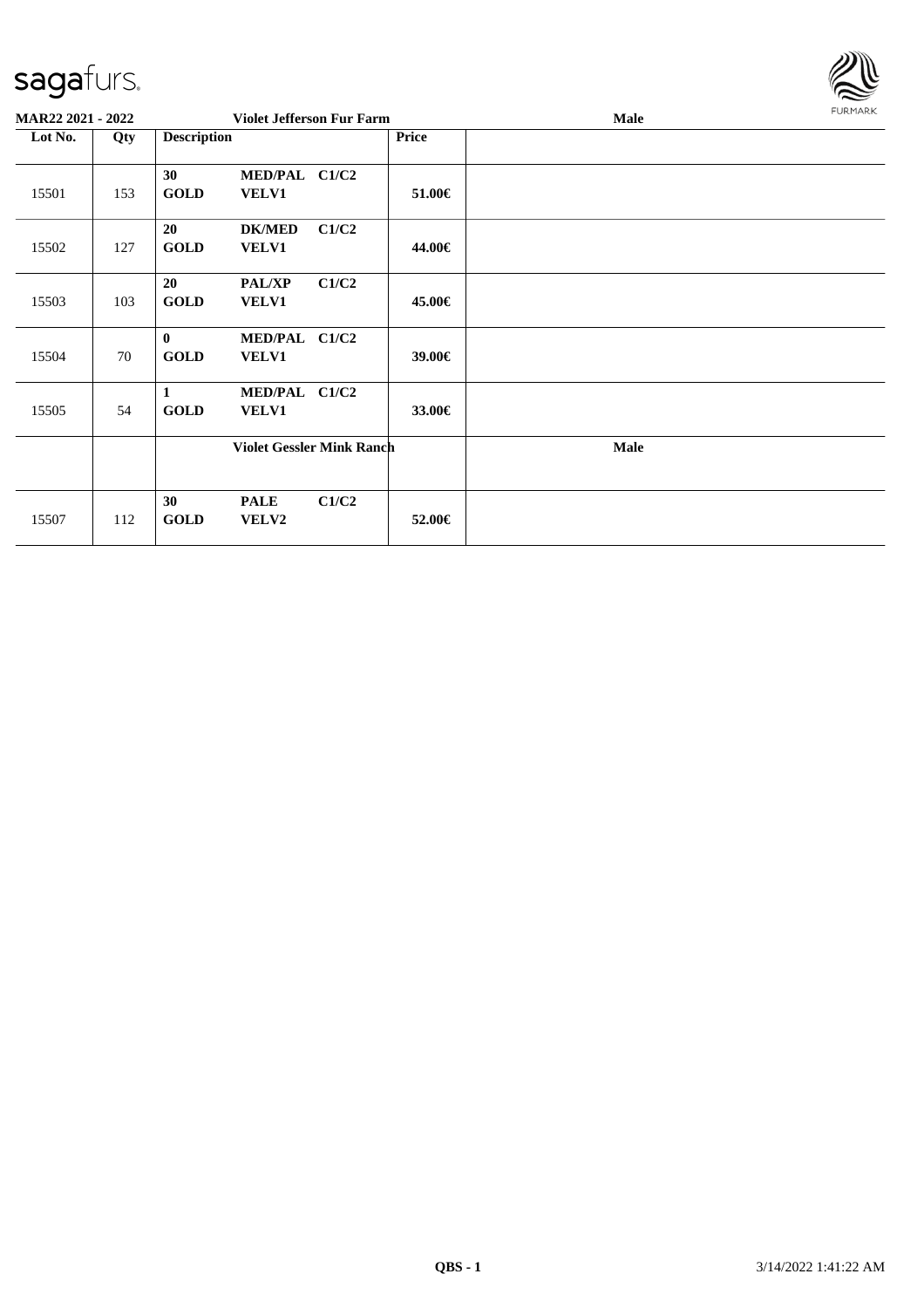| <b>MAR22 2021 - 2022</b>                                                                           |                    |                          | <b>Violet Moyle Mink</b>    |       |                                         | Male | FURMARK |
|----------------------------------------------------------------------------------------------------|--------------------|--------------------------|-----------------------------|-------|-----------------------------------------|------|---------|
| Lot No.                                                                                            | Qty                | <b>Description</b>       |                             |       | Price                                   |      |         |
| 15521                                                                                              | 143                | 40<br><b>GOLD</b>        | <b>DK/MED</b><br>VELV2      | C1/C2 | $(55.00\epsilon)$                       |      |         |
| 15522                                                                                              | 209                | 40<br><b>GOLD</b>        | PAL/XP<br>VELV2             | C1/C2 | 57.00€                                  |      |         |
| * * * * * * * *<br>$* 15523$<br>$*$                                                                | * * * * * *<br>205 | 30<br><b>GOLD</b>        | <b>Dark</b><br>VELV2        | C1/C2 | 51.00€                                  |      |         |
| $\ast$<br>$* 15524$<br>* * * * * * * * <mark>* * * * * * *</mark>                                  | 38                 |                          | 243 Skins                   |       | $\ast$<br>50.00€*<br>* * * * * * *      |      |         |
| * * * * * * * * * * * * * * *<br>$* 15525$<br>$\ast$                                               | 205                | 30<br><b>GOLD</b>        | <b>MED</b><br>VELV2         | C1/C2 | $61.00 \in$                             |      |         |
| $\ast$<br>$* 15526$<br>$\ast$<br>$*$                                                               | 180                |                          | 2                           |       | $\ast$<br>$60.00 \in$<br>$\ast$         |      |         |
| $* 15527$<br>$\ast$                                                                                | 180                |                          | 3                           |       | $\ast$<br>58.00€*<br>$\ast$             |      |         |
| $* 15528$<br>* * * * * * * * <mark>* * * * * * *</mark>                                            | 63                 |                          | 628 Skins                   |       | $\ast$<br>58.00€*<br>* * * * * * *      |      |         |
| * * * * * * * * <mark>* * * * * * *</mark><br>$*15529$<br>$\ast$                                   | 205                | 30<br><b>GOLD</b>        | <b>PALE</b><br>VELV2        | C1/C2 | 53.00€                                  |      |         |
| $*15530$<br>$\ast$                                                                                 | 180                |                          | 2                           |       | $\ast$<br>53.00€*<br>$\ast$             |      |         |
| $\ast$<br>$* 15531$<br>$\ast$                                                                      | 180                |                          | 3                           |       | $\ast$<br>53.00€*<br>$\ast$             |      |         |
| $\ast$<br>$* 15532$<br>* * * * * * * * * * * * * *  <br>* * * * * * * * * * * * * * <mark>*</mark> | 209                |                          | 774 Skins                   |       | $\ast$<br>53.00€*<br>* * * * * * *      |      |         |
| $*15533$<br>$\ast$                                                                                 | 205                | 30<br><b>GOLD</b>        | <b>XP</b><br><b>VELV2</b>   | C1/C2 | 52.00€                                  |      |         |
| $\ast$<br>$*15534$<br>* * * * * * * * <mark>* * * * * * *</mark>                                   | 170                |                          | 375 Skins                   |       | $\ast$<br>52.00€*<br>* * * * * * *      |      |         |
| 15535                                                                                              | 221                | 20<br><b>GOLD</b>        | <b>Dark</b><br>VELV2        | C1/C2 | 43.00€                                  |      |         |
| * * * * * * * * <mark>* * * * * *</mark> *<br>$*15536$<br>$\ast$                                   | 245                | <b>20</b><br><b>GOLD</b> | <b>MED</b><br><b>VELV2</b>  | C1/C2 | 46.00€                                  |      |         |
| $\ast$<br>$*15537$<br>$\ast$                                                                       | 220                |                          | 2                           |       | $\ast$<br>46.00€*<br>$\ast$             |      |         |
| $\ast$<br>$*15538$<br>* * * * * * * * <mark>* * * * * *</mark>                                     | 174                |                          | 639 Skins                   |       | $\ast$<br>$(46.00€)$ *<br>* * * * * * * |      |         |
| * * * * * * * * * * * * * * <mark>*</mark><br>$*15539$<br>$\ast$                                   | 245                | <b>20</b><br><b>GOLD</b> | <b>PALE</b><br><b>VELV2</b> | C1/C2 | 45.00€                                  |      |         |
| $\ast$<br>$*15540$<br>$\ast$                                                                       | 220                |                          | 2                           |       | $\ast$<br>45.00€*<br>$\ast$             |      |         |

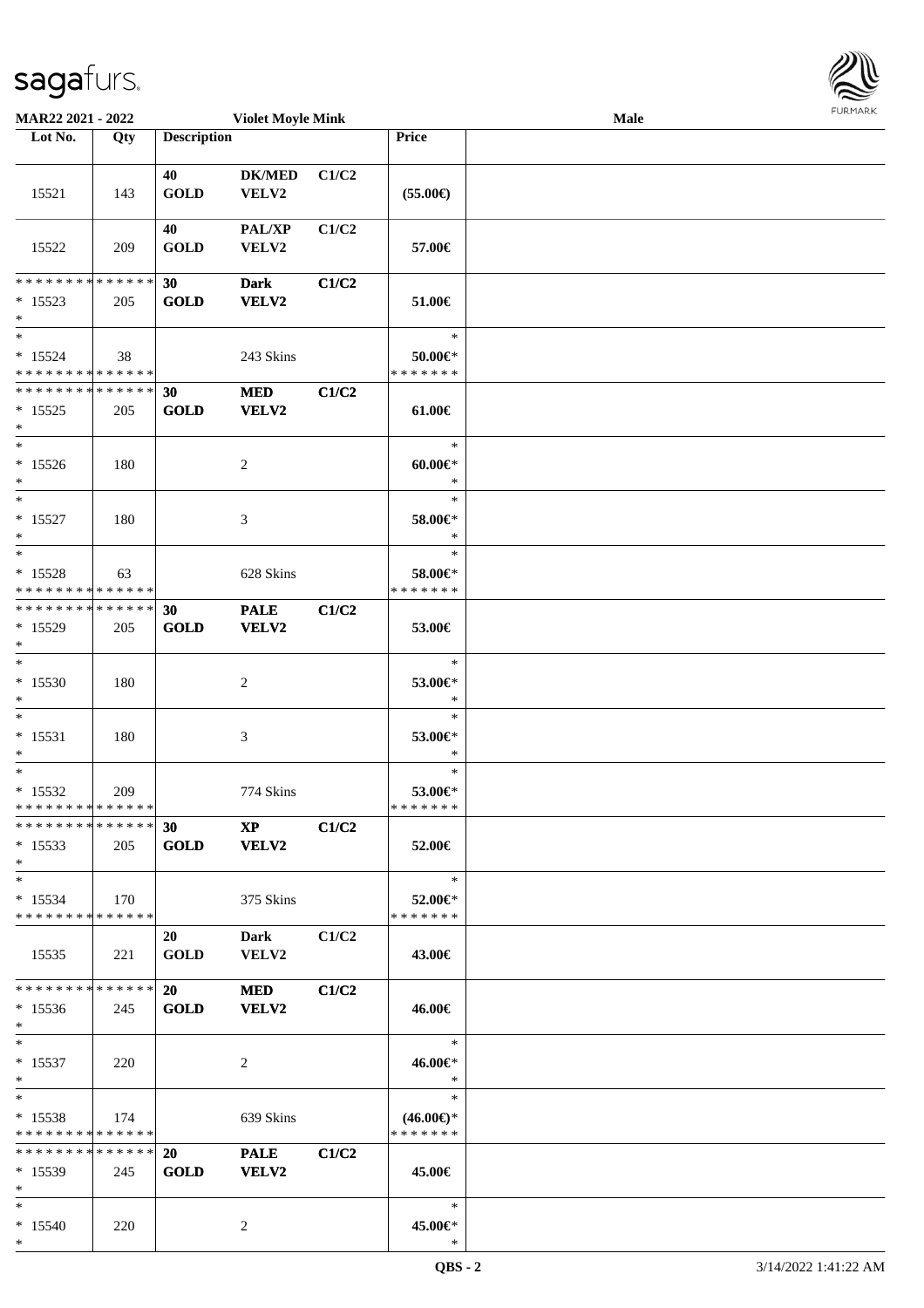| URMARK<br>F |
|-------------|

| MAR22 2021 - 2022                                 |     |                             | <b>Violet Moyle Mink</b> |       |                                    | Male | <b>FURMARK</b> |
|---------------------------------------------------|-----|-----------------------------|--------------------------|-------|------------------------------------|------|----------------|
| Lot No.                                           | Qty | <b>Description</b>          |                          |       | Price                              |      |                |
| $*$<br>$* 15541$<br>$\ast$                        | 220 | 20<br><b>GOLD</b>           | <b>PALE</b><br>VELV2     | C1/C2 | $\ast$<br>45.00€*<br>*             |      |                |
| $*$<br>$* 15542$<br>* * * * * * * * * * * * * * * | 166 |                             | 851 Skins                |       | $\ast$<br>45.00€*<br>* * * * * * * |      |                |
| ******** <mark>******</mark><br>$* 15543$<br>$*$  | 245 | <b>20</b><br><b>GOLD</b>    | $\bold{XP}$<br>VELV2     | C1/C2 | 46.00€                             |      |                |
| $*$<br>$* 15544$<br>$\ast$                        | 220 |                             | 2                        |       | $\ast$<br>46.00€*<br>$\ast$        |      |                |
| $*$<br>$* 15545$<br>* * * * * * * * * * * * * *   | 117 |                             | 582 Skins                |       | $\ast$<br>46.00€*<br>* * * * * * * |      |                |
| 15546                                             | 234 | $\mathbf{0}$<br><b>GOLD</b> | <b>DK/MED</b><br>VELV2   | C1/C2 | $(38.00\epsilon)$                  |      |                |
| 15547                                             | 302 | $\bf{0}$<br><b>GOLD</b>     | PAL/XP<br>VELV2          | C1/C2 | $(39.00\epsilon)$                  |      |                |
| 15548                                             | 118 | 30<br><b>GOLD</b>           | MED/PAL C1/C2<br>VELV3   |       | $(46.00\epsilon)$                  |      |                |
| 15549                                             | 111 | 20<br><b>GOLD</b>           | MED/PAL C1/C2<br>VELV3   |       | $(39.00\epsilon)$                  |      |                |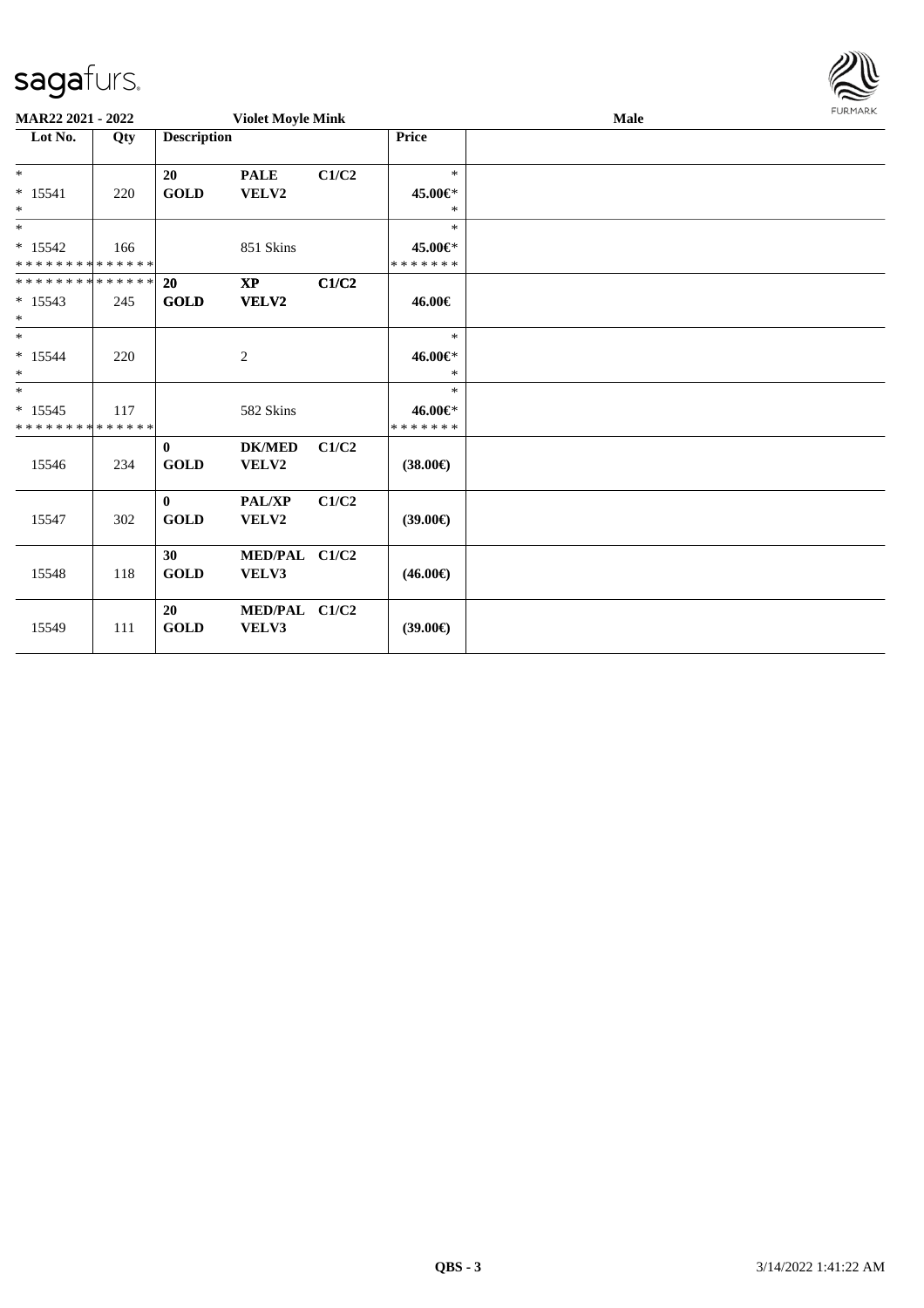

| <b>MAR22 2021 - 2022</b> |     |                    | <b>Violet Moyle Mink</b>      |       |                   | Male | <b>FURMARK</b> |
|--------------------------|-----|--------------------|-------------------------------|-------|-------------------|------|----------------|
| Lot No.<br>Qty           |     | <b>Description</b> |                               |       | <b>Price</b>      |      |                |
| 15561                    | 61  | 30<br><b>SLVR</b>  | <b>DK/MED</b><br><b>VELV2</b> | C1/C2 | $(48.00\epsilon)$ |      |                |
| 15562                    | 95  | 30<br><b>SLVR</b>  | <b>PAL/XP</b><br><b>VELV2</b> | C1/C2 | $(49.00\epsilon)$ |      |                |
| 15563                    | 96  | 20<br><b>SLVR</b>  | <b>DK/MED</b><br>VELV2        | C1/C2 | $(42.00\epsilon)$ |      |                |
| 15564                    | 143 | 20<br><b>SLVR</b>  | <b>PAL/XP</b><br>VELV2        | C1/C2 | $(43.00\epsilon)$ |      |                |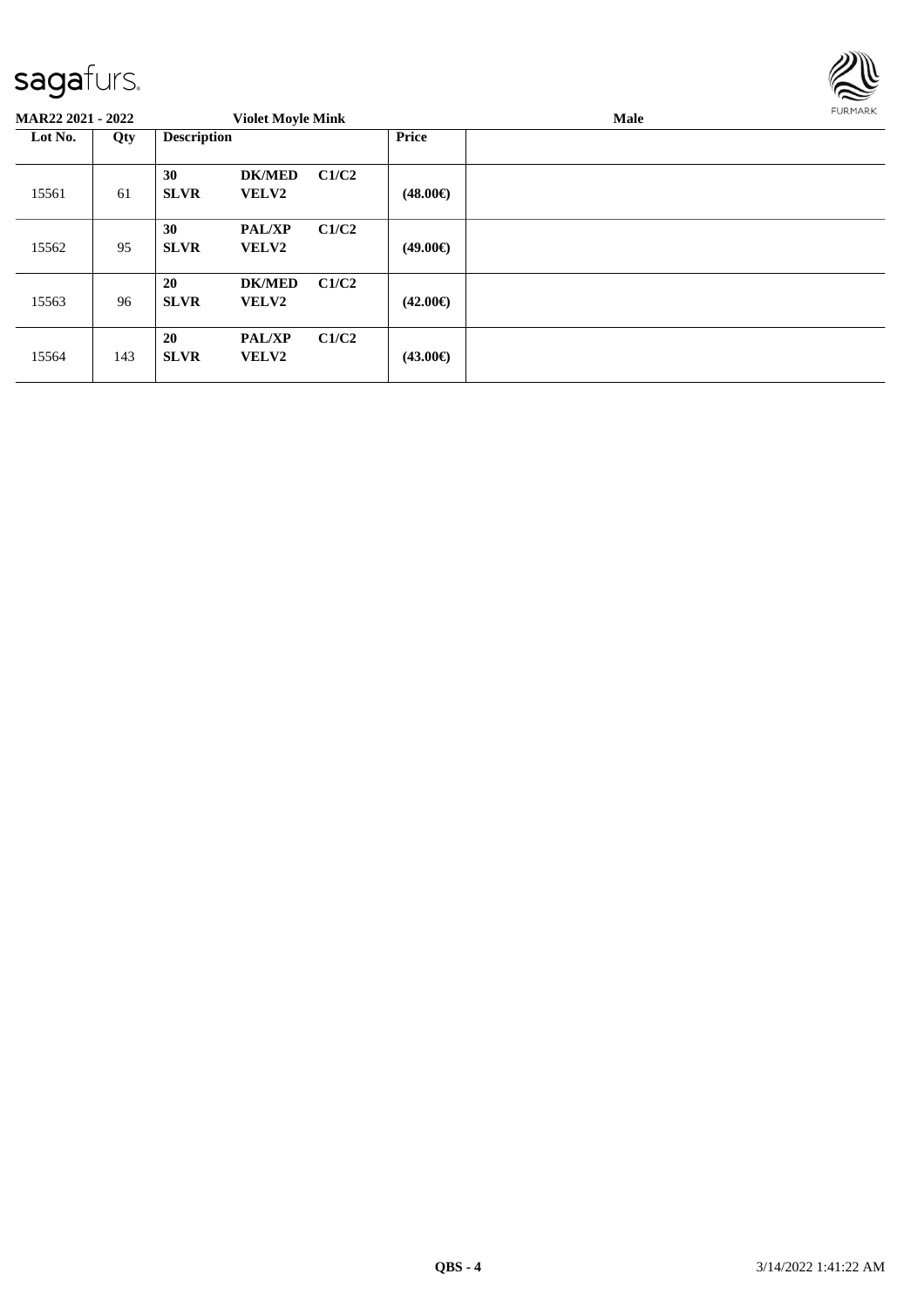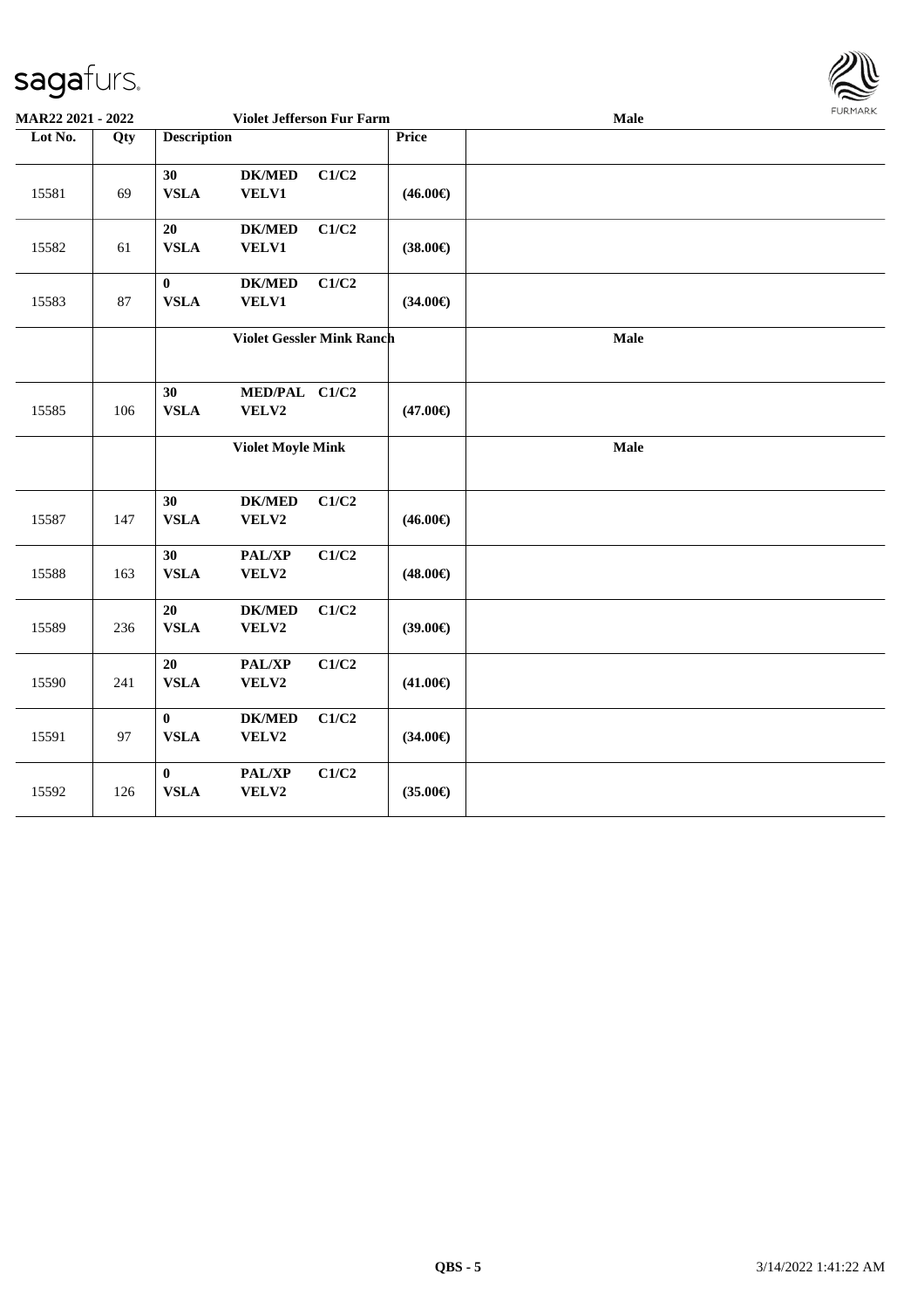| <b>MAR22 2021 - 2022</b> |     |                         | <b>Violet Sundry owners</b>                    |                          |                   | <b>Male</b> | Lowgrades | <b>FURMARK</b> |  |
|--------------------------|-----|-------------------------|------------------------------------------------|--------------------------|-------------------|-------------|-----------|----------------|--|
| Lot No.                  | Qty | <b>Description</b>      |                                                |                          | <b>Price</b>      |             |           |                |  |
| 15601                    | 68  | 30/20<br>LG/G           | <b>MED/PAL</b><br><b>VELV2</b>                 | C1/C2<br>DAM2            | $(37.00\epsilon)$ |             |           |                |  |
|                          |     |                         | <b>Violet Sundry owners</b><br><b>Breeders</b> |                          |                   | <b>Male</b> |           |                |  |
| 15603                    | 70  | 30<br><b>BR/G</b>       | <b>MED/PAL</b><br>VELV2                        | C1/C2<br>WB1             | $(44.00\epsilon)$ |             |           |                |  |
| 15604                    | 99  | 20<br><b>BR/G</b>       | <b>MED/PAL</b><br>VELV2                        | C1/C2<br>WB1             | $(39.00\epsilon)$ |             |           |                |  |
| 15605                    | 70  | $\bf{0}$<br><b>BR/S</b> | <b>MED/PAL</b><br><b>VELV2</b>                 | C1/C2<br>WB <sub>2</sub> | $(29.50\epsilon)$ |             |           |                |  |
| 15606                    | 57  | 30<br><b>BR/V</b>       | <b>MED/PAL</b><br>VELV2                        | C1/C2<br>WB <sub>2</sub> | $(38.00\epsilon)$ |             |           |                |  |
| 15607                    | 108 | 20<br><b>BR/V</b>       | <b>MED/PAL</b><br>VELV2                        | C1/C2<br>WB <sub>2</sub> | $(33.00\epsilon)$ |             |           |                |  |

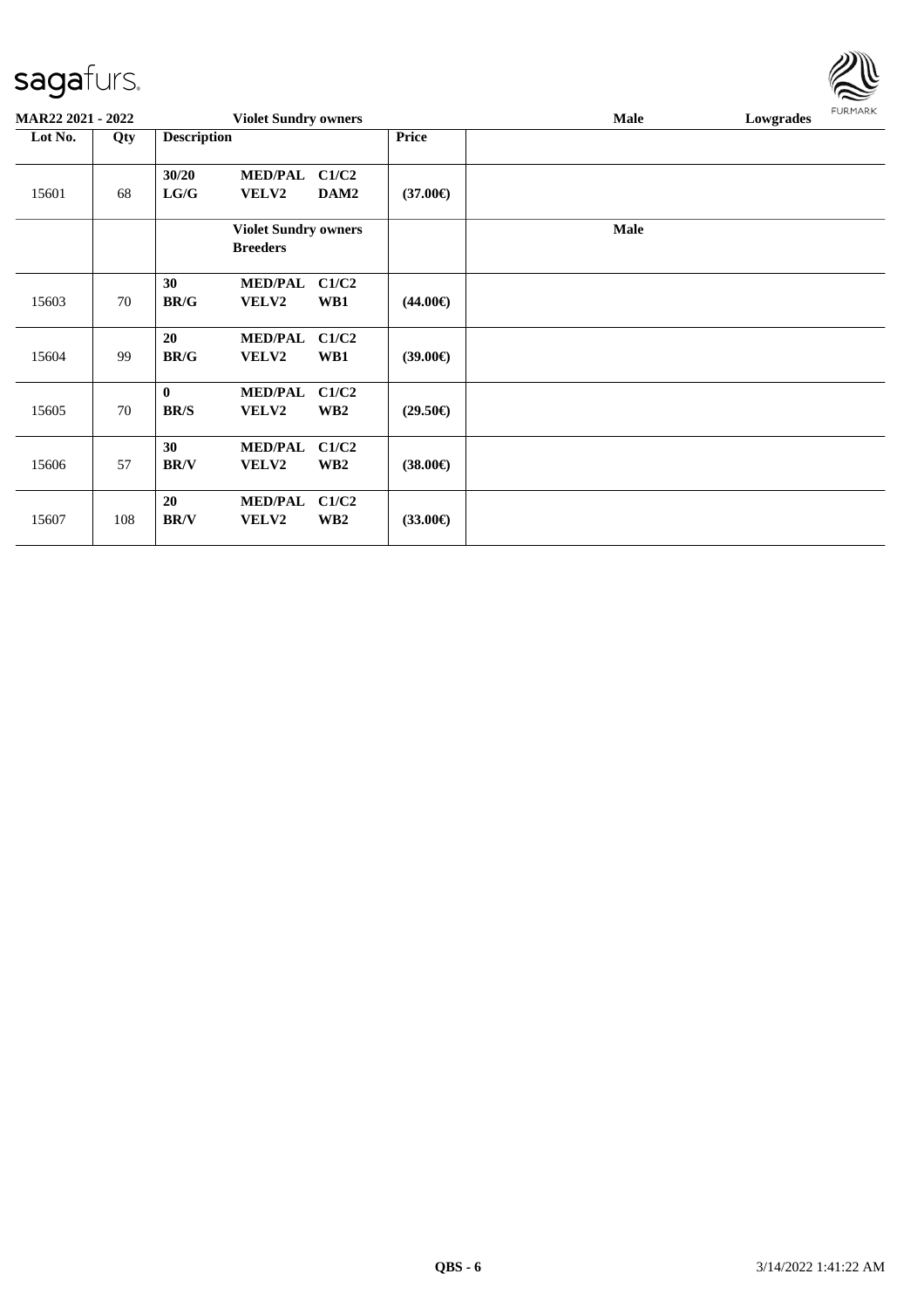

| <b>MAR22 2021 - 2022</b> |     |                               | <b>Violet Jefferson Fur Farm</b> |       |                   | Female | <b>FURMARK</b> |
|--------------------------|-----|-------------------------------|----------------------------------|-------|-------------------|--------|----------------|
| Lot No.                  | Qty | <b>Description</b>            |                                  |       | <b>Price</b>      |        |                |
| 25501                    | 224 | 1<br><b>GOLD</b>              | <b>DK/MED</b><br><b>VELV1</b>    | C1/C2 | 36.00€            |        |                |
| 25502                    | 217 | 1<br><b>GOLD</b>              | <b>PAL/XP</b><br><b>VELV1</b>    | C1/C2 | 38.00€            |        |                |
| 25503                    | 264 | $\overline{2}$<br><b>GOLD</b> | <b>DK/MED</b><br><b>VELV1</b>    | C1/C2 | 23.00€            |        |                |
| 25504                    | 168 | $\overline{2}$<br><b>GOLD</b> | <b>PAL/XP</b><br><b>VELV1</b>    | C1/C2 | $(24.00\epsilon)$ |        |                |
| 25505                    | 139 | 3<br><b>GOLD</b>              | <b>DK/MED</b><br><b>VELV1</b>    | C1/C2 | $(17.00\epsilon)$ |        |                |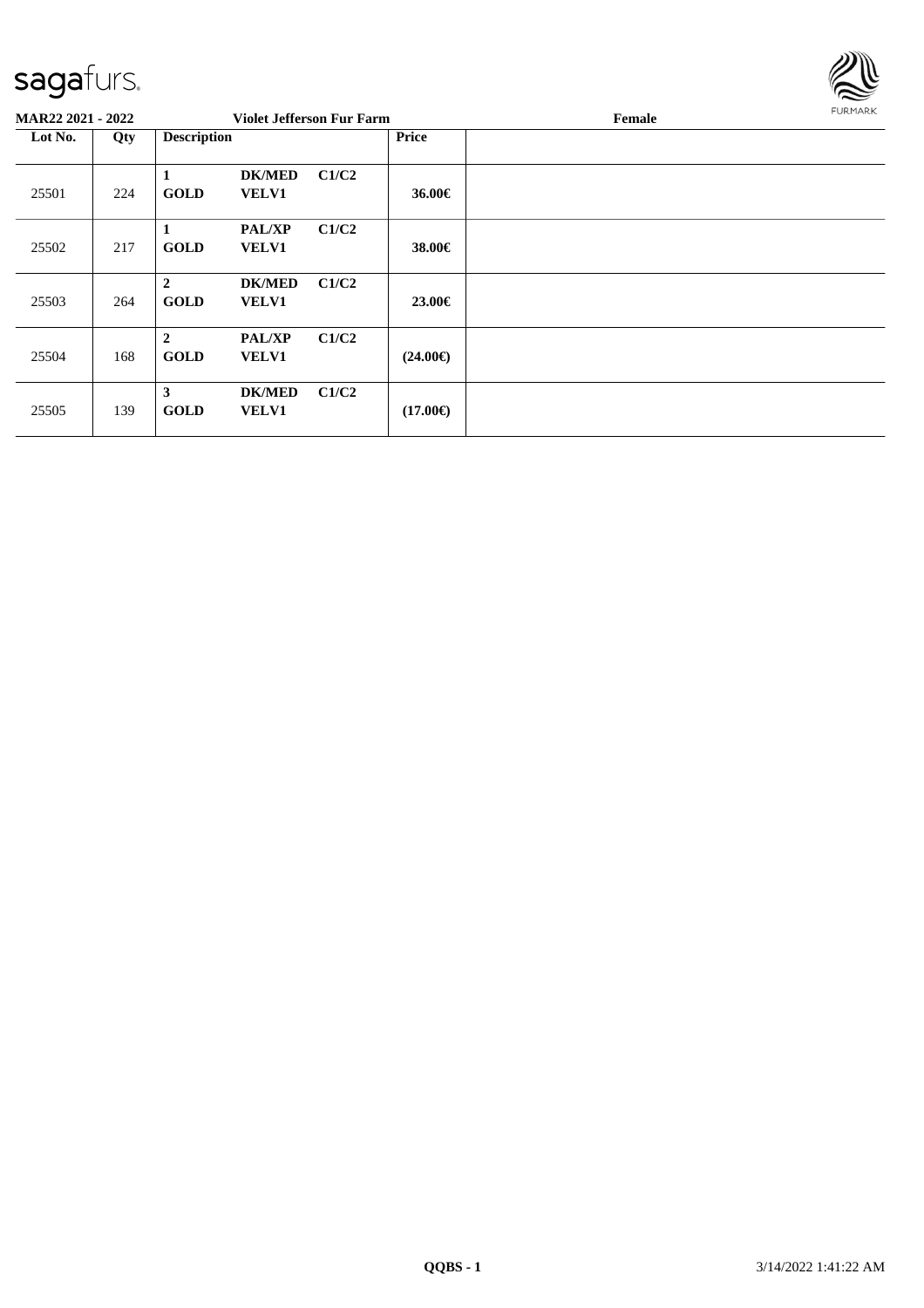| MAR22 2021 - 2022                                                            |     |                                 | <b>Violet Moyle Mink</b>               |       |                                    | Female | <b>FURPIARR</b> |
|------------------------------------------------------------------------------|-----|---------------------------------|----------------------------------------|-------|------------------------------------|--------|-----------------|
| Lot No.                                                                      | Qty | <b>Description</b>              |                                        |       | Price                              |        |                 |
|                                                                              |     |                                 |                                        |       |                                    |        |                 |
| 25521                                                                        | 171 | $\bf{0}$<br><b>GOLD</b>         | <b>DK/MED</b><br>VELV2                 | C1/C2 | 35.00€                             |        |                 |
| 25522                                                                        | 203 | $\mathbf{0}$<br><b>GOLD</b>     | <b>PAL/XP</b><br>VELV2                 | C1/C2 | $(36.00\epsilon)$                  |        |                 |
| 25523                                                                        | 419 | $\mathbf{1}$<br><b>GOLD</b>     | <b>Dark</b><br>VELV2                   | C1/C2 | 30.00€                             |        |                 |
| $* 25524$<br>$\ast$                                                          | 465 | <b>GOLD</b>                     | <b>MED</b><br>VELV2                    | C1/C2 | 45.00€                             |        |                 |
| $\overline{\ast}$<br>$* 25525$<br>* * * * * * * * <mark>* * * * * * *</mark> | 49  |                                 | 514 Skins                              |       | $\ast$<br>41.00€*<br>* * * * * * * |        |                 |
| * * * * * * * * <mark>* * * * * * *</mark><br>$* 25526$<br>$*$               | 465 | $\mathbf{1}$<br><b>GOLD</b>     | <b>PALE</b><br><b>VELV2</b>            | C1/C2 | 47.00€                             |        |                 |
| $*$<br>$* 25527$<br>$\ast$                                                   | 440 |                                 | $\overline{c}$                         |       | $\ast$<br>49.00€*<br>$\ast$        |        |                 |
| $*$<br>$* 25528$<br>* * * * * * * * * * * * * *                              | 124 |                                 | 1029 Skins                             |       | $\ast$<br>49.00€*<br>* * * * * * * |        |                 |
| * * * * * * * * <mark>* * * * * * *</mark><br>* 25529<br>$*$                 | 465 | $\mathbf{1}$<br><b>GOLD</b>     | $\mathbf{X}\mathbf{P}$<br><b>VELV2</b> | C1/C2 | 46.00€                             |        |                 |
| $\ast$<br>* 25530<br>* * * * * * * * * * * * * *                             | 155 |                                 | 620 Skins                              |       | $\ast$<br>40.00€*<br>* * * * * * * |        |                 |
| 25531                                                                        | 366 | $\boldsymbol{2}$<br><b>GOLD</b> | <b>Dark</b><br>VELV2                   | C1/C2 | 23.00€                             |        |                 |
| * * * * * * * * * * * * * *<br>$* 25532$<br>$*$                              | 465 | $\overline{2}$<br><b>GOLD</b>   | <b>MED</b><br><b>VELV2</b>             | C1/C2 | 25.00€                             |        |                 |
| $\ast$<br>$* 25533$<br>* * * * * * * * * * * * * * *                         | 236 |                                 | 701 Skins                              |       | $\ast$<br>25.00€*<br>* * * * * * * |        |                 |
| $* 25534$<br>$\ast$                                                          | 465 | <b>GOLD</b>                     | <b>PALE</b><br><b>VELV2</b>            | C1/C2 | 25.50€                             |        |                 |
| $*$<br>$* 25535$<br>$\ast$                                                   | 440 |                                 | 2                                      |       | $\ast$<br>25.00€*<br>$\ast$        |        |                 |
| $*$<br>$* 25536$<br>* * * * * * * * * * * * * * *                            | 69  |                                 | 974 Skins                              |       | $\ast$<br>25.00€*<br>* * * * * * * |        |                 |
| $* 25537$<br>$*$                                                             | 465 | <b>GOLD</b>                     | $\mathbf{X}\mathbf{P}$<br><b>VELV2</b> | C1/C2 | 29.00€                             |        |                 |
| $*$<br>$* 25538$<br>* * * * * * * * * * * * * *                              | 115 |                                 | 580 Skins                              |       | $\ast$<br>25.50€*<br>* * * * * * * |        |                 |
| 25539                                                                        | 224 | 3 <sup>7</sup><br><b>GOLD</b>   | DK/MED C1/C2<br><b>VELV2</b>           |       | $(17.50\epsilon)$                  |        |                 |
| 25540                                                                        | 118 | $3^{\circ}$<br><b>GOLD</b>      | <b>PAL/XP</b><br>VELV2                 | C1/C2 | $(18.50\epsilon)$                  |        |                 |

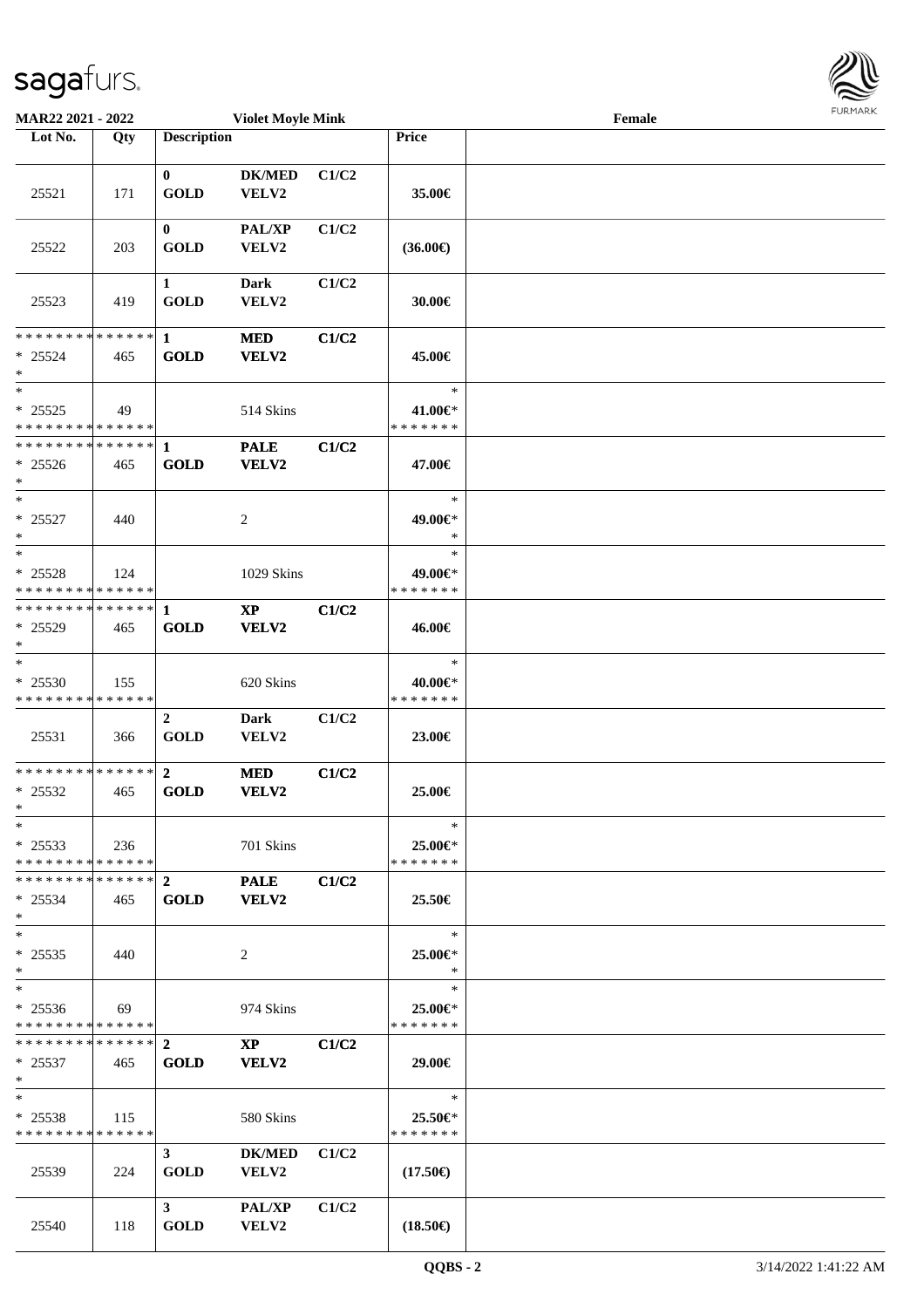

| <b>MAR22 2021 - 2022</b> |     |                             | <b>Violet Moyle Mink</b>      |                   | Female | <b>FURMARK</b> |
|--------------------------|-----|-----------------------------|-------------------------------|-------------------|--------|----------------|
| Lot No.                  | Qty | <b>Description</b>          |                               | Price             |        |                |
| 25541                    | 57  | $\mathbf{0}$<br><b>GOLD</b> | MED/PAL C1/C2<br><b>VELV3</b> | $(32.00\epsilon)$ |        |                |
| 25542                    | 103 | <b>GOLD</b>                 | MED/PAL C1/C2<br><b>VELV3</b> | $(27.50\epsilon)$ |        |                |
| 25543                    | 53  | $\mathbf{2}$<br><b>GOLD</b> | MED/PAL C1/C2<br><b>VELV3</b> | $(20.00\epsilon)$ |        |                |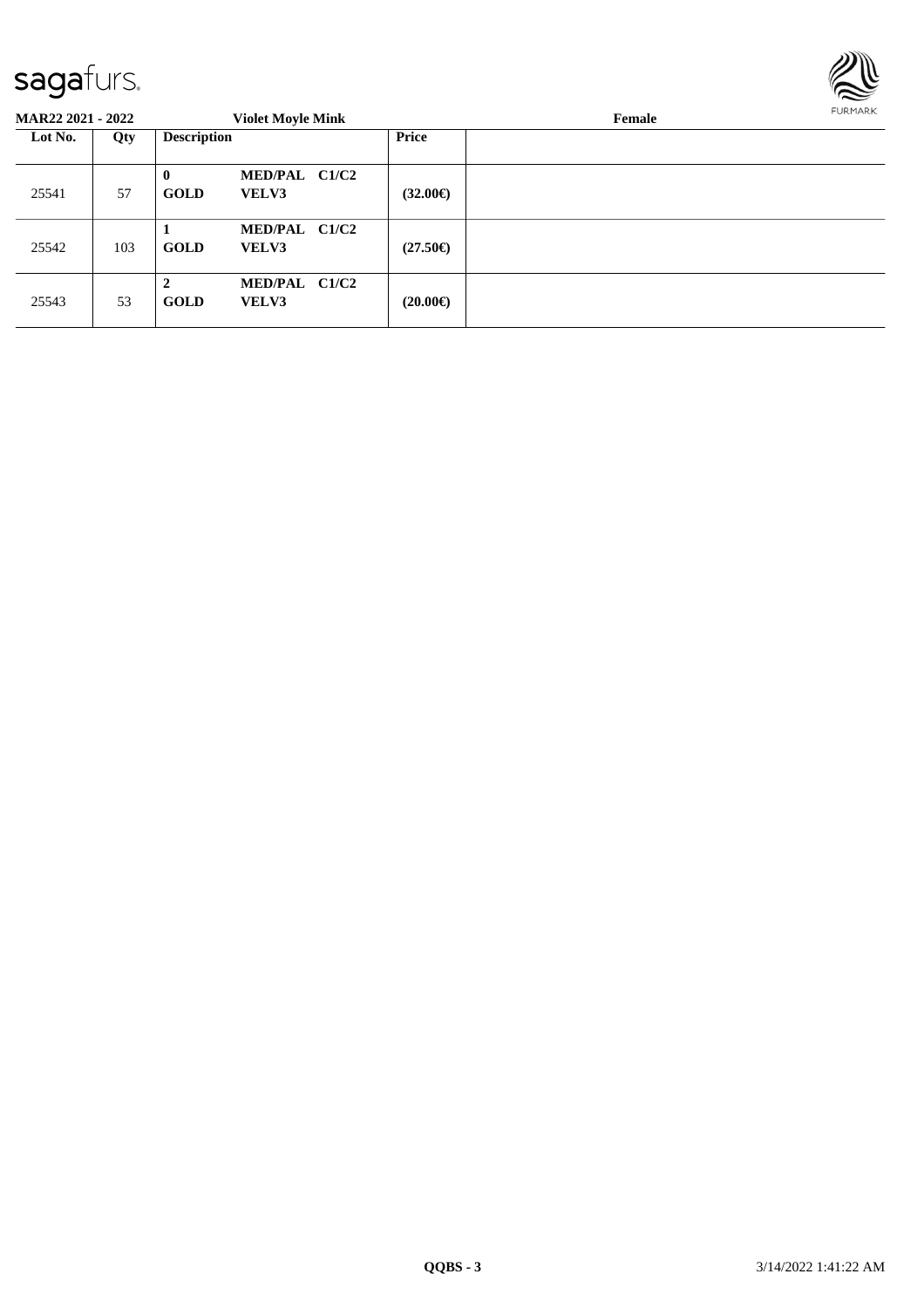

| <b>MAR22 2021 - 2022</b> |     |                                 | <b>Violet Moyle Mink</b>      |       |                   | Female | <b>FURMARK</b> |
|--------------------------|-----|---------------------------------|-------------------------------|-------|-------------------|--------|----------------|
| Lot No.                  | Qty | <b>Description</b>              |                               |       | <b>Price</b>      |        |                |
| 25561                    | 161 | 1<br><b>SLVR</b>                | <b>DK/MED</b><br>VELV2        | C1/C2 | 31.00 $\in$       |        |                |
| 25562                    | 249 | 1<br><b>SLVR</b>                | <b>PAL/XP</b><br><b>VELV2</b> | C1/C2 | $(31.00\epsilon)$ |        |                |
| 25563                    | 256 | $\overline{2}$<br><b>SLVR</b>   | <b>DK/MED</b><br><b>VELV2</b> | C1/C2 | 23.00€            |        |                |
| 25564                    | 279 | $\boldsymbol{2}$<br><b>SLVR</b> | <b>PAL/XP</b><br><b>VELV2</b> | C1/C2 | $(24.00\epsilon)$ |        |                |